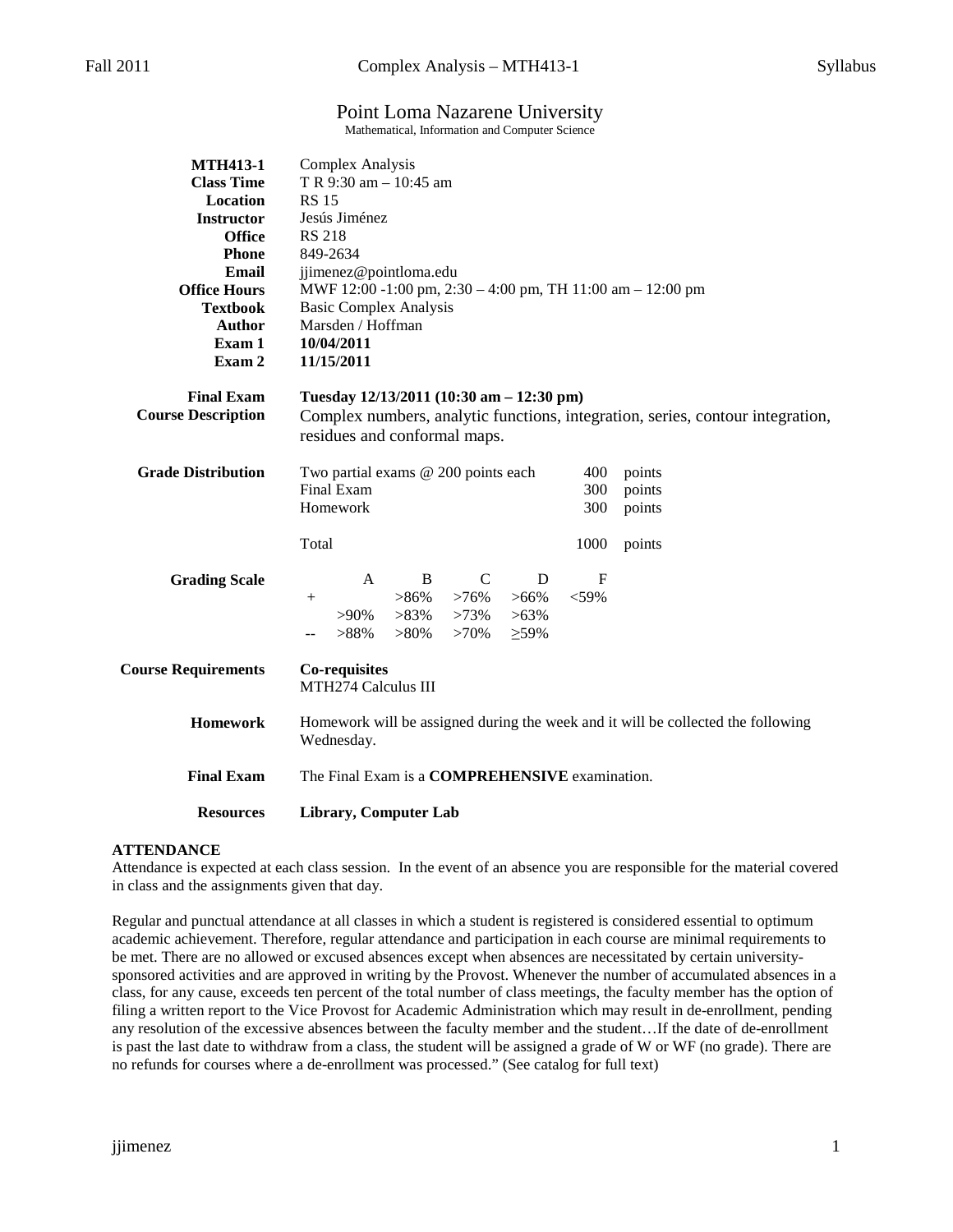## **CLASS ENROLLMENT**

It is the student's responsibility to maintain his/her class schedule. Should the need arise to drop this course (personal emergencies, poor performance, etc.), the student has the responsibility to follow through (provided the drop date meets the stated calendar deadline established by the university), not the instructor. Simply ceasing to attend this course or failing to follow through to arrange for a change of registration (drop/add) may easily result in a grade of F on the official transcript.

### **ACADEMIC ACCOMADATIONS**

While all students are expected to meet the minimum academic standards for completion of this course as established by the instructor, students with disabilities may require academic accommodations. At Point Loma Nazarene University, students requesting academic accommodations must file documentation with the Disability Resource Center (DRC), located in the Bond Academic Center. Once the student files documentation, the Disability Resource Center will contact the student's instructors and provide written recommendations for reasonable and appropriate accommodations to meet the individual needs of the student. This policy assists the University in its commitment to full compliance with Section 504 of the Rehabilitation Act of 1973, the Americans with Disabilities (ADA) Act of 1990, and ADA Amendments Act of 2008, all of which prohibit discrimination against students with disabilities and guarantees all qualified students equal access to and benefits of PLNU programs and activities.

Students with learning disabilities who may need accommodations should discuss options with the instructor during the first two weeks of class.

### **ACADEMIC HONESTY**

The Point Loma Nazarene University community holds the highest standards of honesty and integrity in all aspects of university life. Academic honesty and integrity are strong values among faculty and students alike. Any violation of the university's commitment is a serious affront to the very nature of Point Loma's mission and purpose. Academic dishonesty is the act of presenting information, ideas, and/or concepts as one's own when in reality they are the results of another person's creativity and effort. Such acts include plagiarism, copying of class assignments, and copying or other fraudulent behavior on examinations.

A student who is caught cheating on any item of work will receive a zero on that item and may receive an "F" for the semester. See the PLNU Catalog for a further explanation of the PLNU procedures for academic dishonesty.

#### **FINAL EXAM: DATE AND TIME**

The final exam date and time is set by the university at the beginning of the semester and may not be changed by the instructor. Only in the case that a student is required to take three exams during the same day of finals week is an instructor authorized to change the exam date and time for that particular student.

## **CLASS LEARNING OUTCOMES FOR MTH413 (Complex Analysis)**

Students will be comfortable using calculus and technology to solve problems.

Students will be able to apply their technical knowledge to solve problems.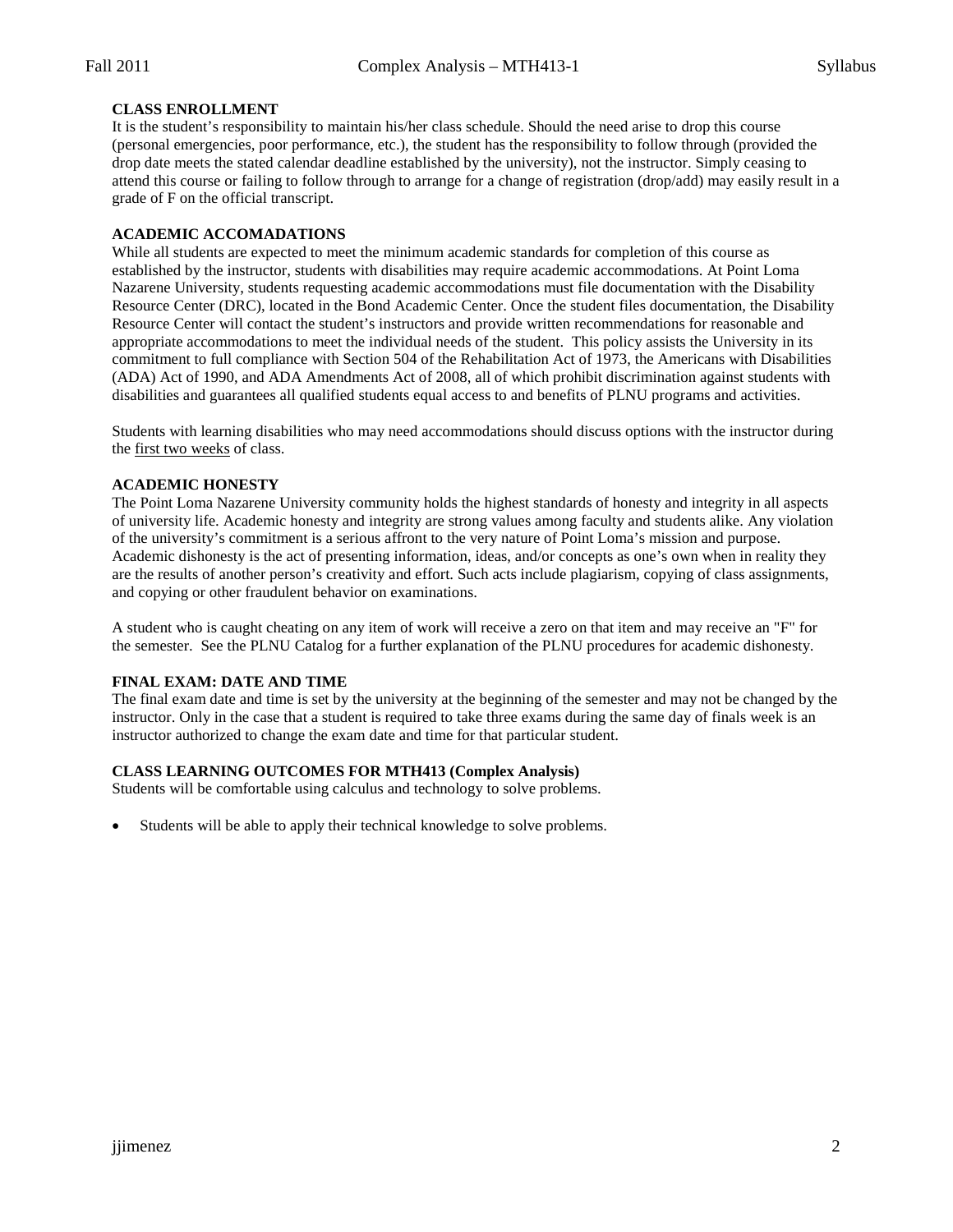# **PERFORMANCE**

# **EXCELLENT (A GRADE)**

- initiates information relative to topics discussed
- accurately exhibits knowledge of assignment content
- demonstrates excellent listening by remaining on the "same page" as the rest of the class as demonstrated by comments
- brings up questions that need to be further explored
- clarified points that others may not understand
- draws upon practical experience or personal opinion, as appropriate
- offers relevant/succinct input to class
- actively participates in simulations and classroom exercises
- demonstrates ability to apply, analyze, evaluate, and synthesize course material
- prepares all assignments on time, thoughtfully

# **GOOD (B GRADE)**

- regularly participates in discussions
- shares relevant information
- gives feedback to classroom discussions
- consistently demonstrates knowledge of reading assignments
- demonstrates ability to analyze/apply course material
- demonstrates willingness to attempt to answer questions
- prepares most assignments on time with some thoughtfulness

# **FAIR (C GRADE)**

- participates in group discussion when solicited
- demonstrates some knowledge of course material
- offers clear, concise information relative to class assignment
- offers input, but tends to reiterate the intuitive
- attends class regularly
- prepares most assignments on time with some thoughtfulness

## **POOR (D GRADE)**

- Occasional input, often irrelevant, unrelated to topic or fails to participate, even when specifically asked (in large/small group discussion)
- reluctant to share information
- does not follow the flow of ideas
- drains energy from the class
- behaves towards others in a disruptive fashion, for example: sarcastic comments aimed at others who are attempting to participate
- does not attend class regularly
- fails to prepare assignments on time or with thought

### **By David Bowen, American Graduate School of Management Texas A & M University**